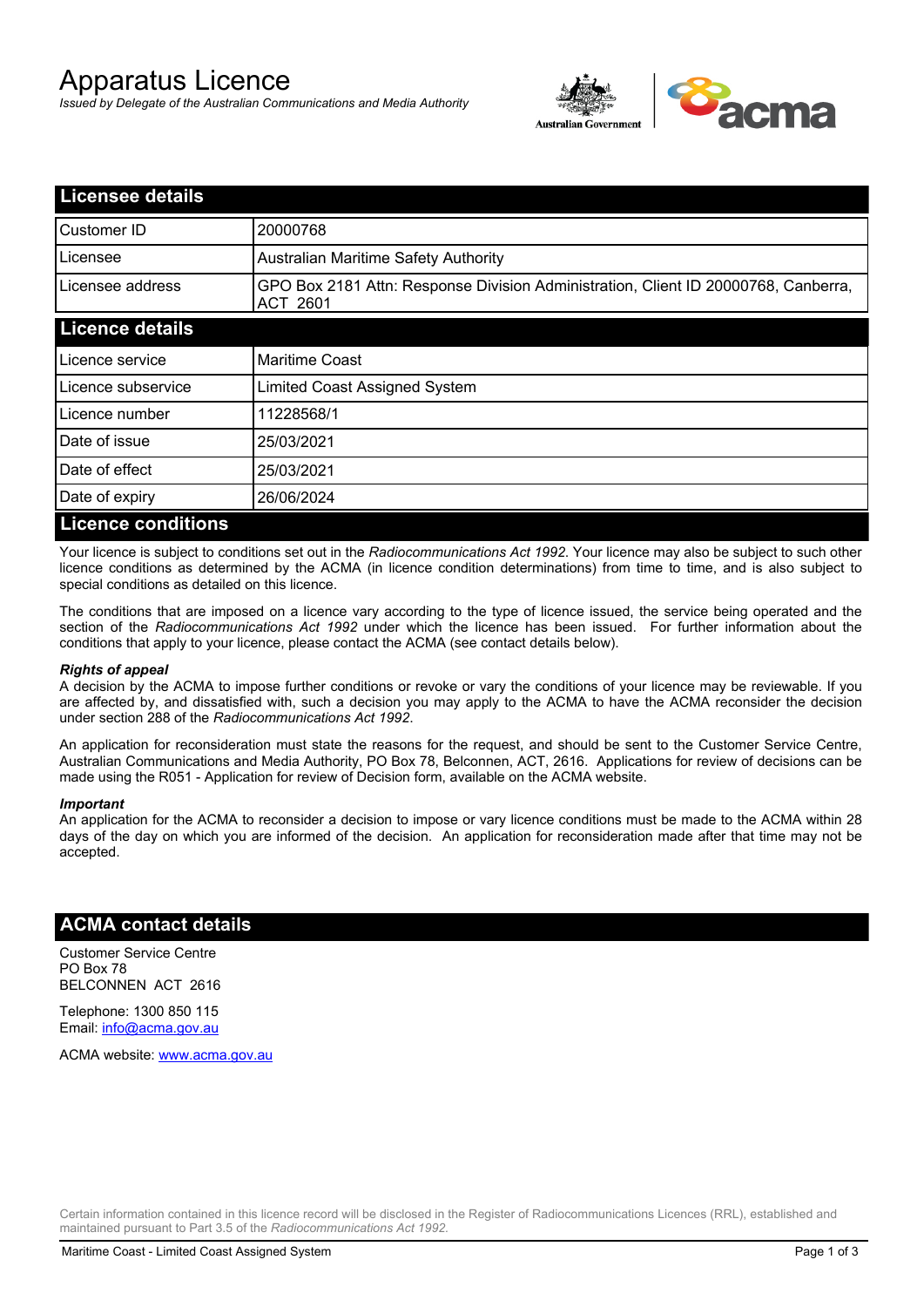# **Advisory Notes applying to licence no.: 11228568/1**

Conditions applicable to the operation of Limited Coast Assigned System authorised under this licence can be found in the Radiocommunications Licence Conditions (Apparatus Licence) Determination and the Radiocommunications Licence Conditions (Maritime Coast Licence) Determination. Copies of these determinations are available from the ACMA and from the ACMA home page (www.acma.gov.au).